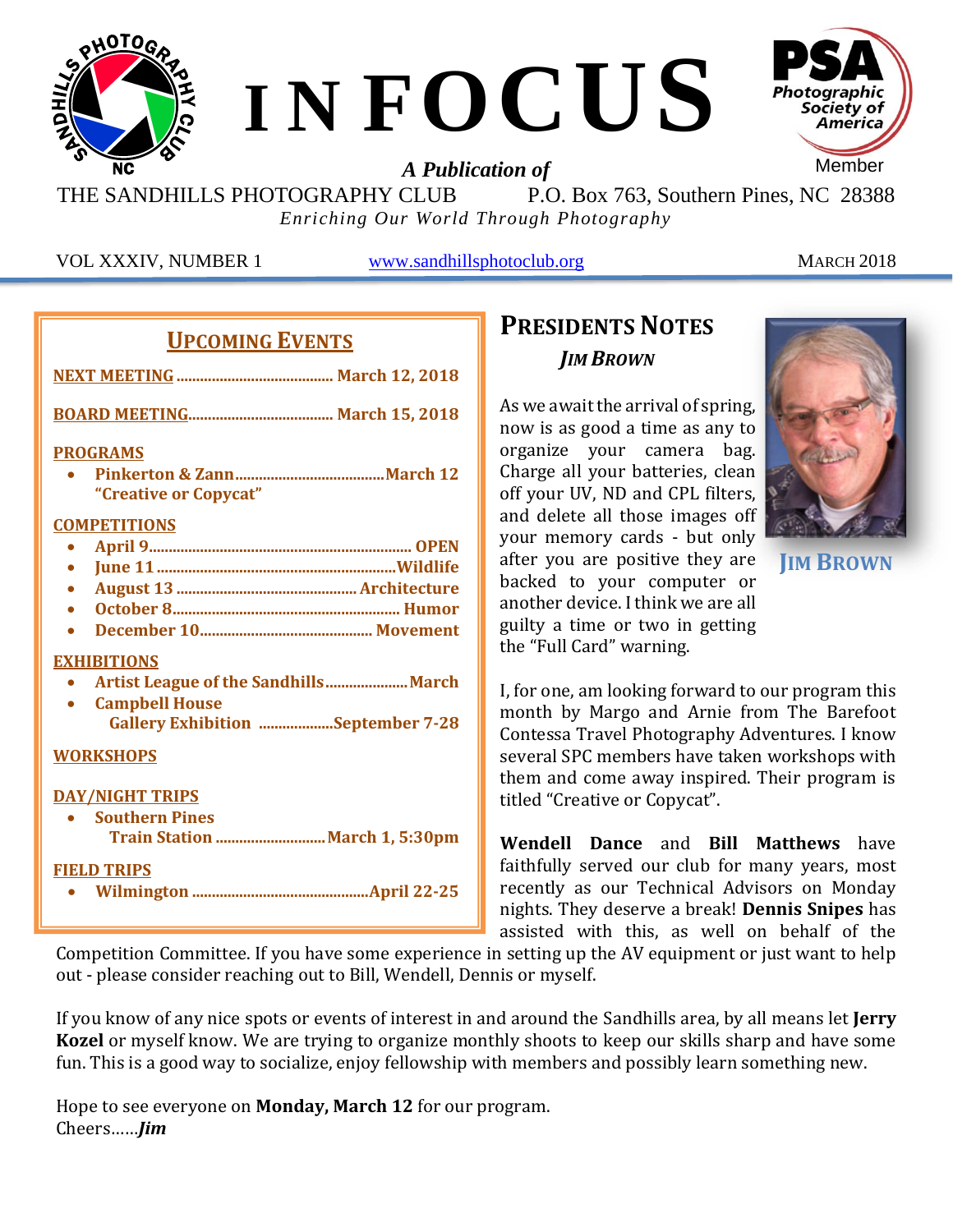# **TREASURER'S REPORT** *– Bonny Henderson, Treasurer*

| <b>Checking Account</b> |  |
|-------------------------|--|
|                         |  |
|                         |  |
|                         |  |
|                         |  |
|                         |  |

#### TOTAL FUNDS

# **BONNY HENDERSON**

# **MEMBERSHIP NEWS,** *Judy Nappi:*

We had one new member join at the February meeting, **Patty Steingraber**. Patty describes herself as a beginner to intermediate photographer, and uses a Canon to photograph her favorite subject, landscapes. Patty is hoping to improve her skills by joining the club. Please make her welcome!



**JUDY NAPPI**

The club has 59 individual members, 24 family members and 2 honorary members.

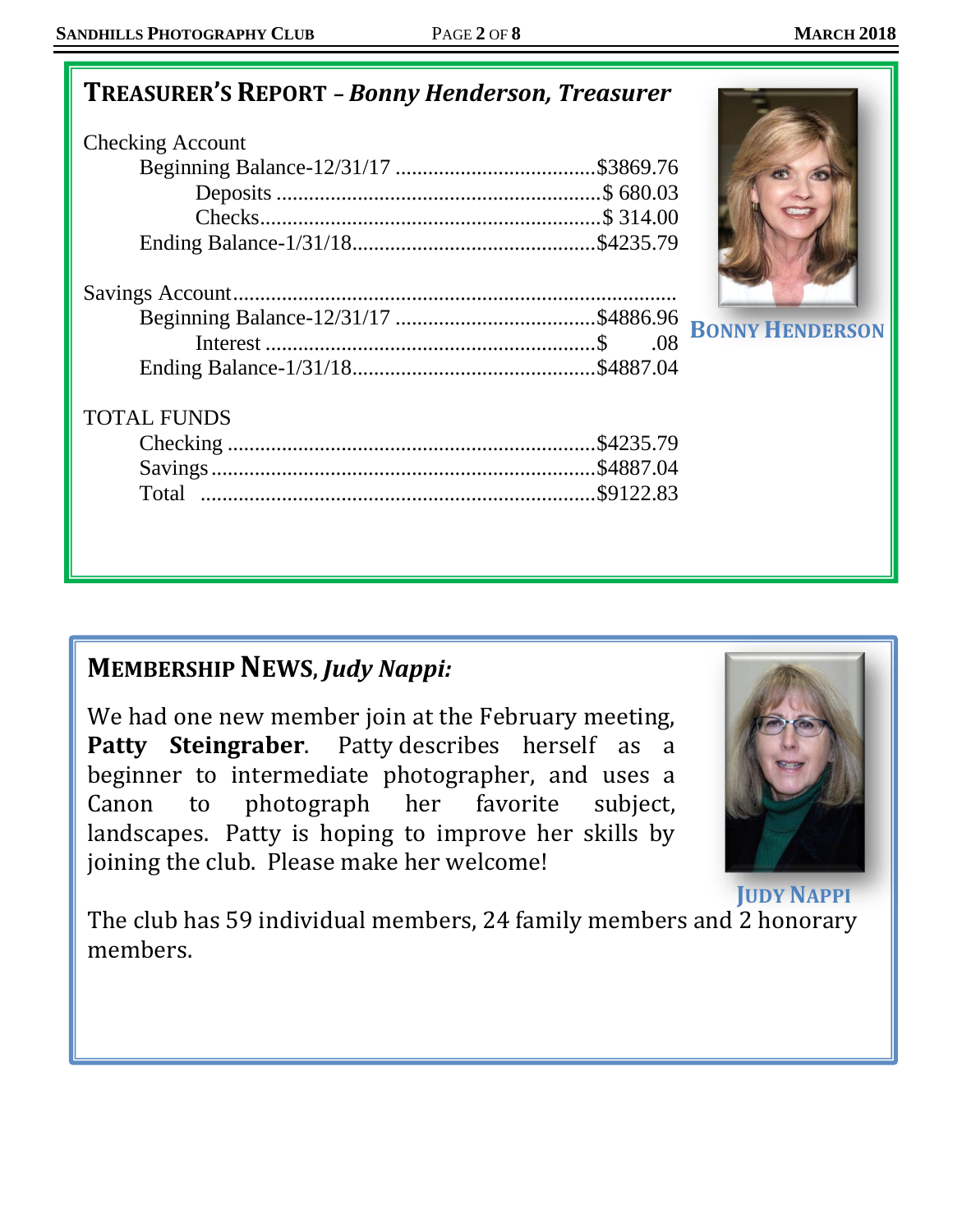# **COMPETITIONS,** *Gisela Danielson, Chelsea Milam, Tyler Milam, Lana Rebert, Dennis Snipes*

## **EDITOR'S NOTE: This article was buried in my SPAM folder and I am deeply sorry I missed it (***Alison***).**

The April competition '**Open Competition**' opens (Saturday) at 4 p.m. on March 10th 2018 and closes (Saturday) at 4 p.m. on March 17th 2018. The competition is an open competition and there is no time limit on the photograph members will be submitting. If you run into a situation where you cannot remember if you have submitted an image before, our website has all the winning images going back to 2008 (thanks to John German).

Here is the link:<https://www.sandhillsphotoclub.org/competition-photography>

The 2018 Competitions subjects and judges will be:

- **APRIL 9TH – OPEN** Joel Collins (Travel Photographer) [www.joelcollins.com](http://www.joelcollins.com/)
- **JUNE 11TH – WILDLIFE** Vinnie Colucci (Nature Photographer) [www.vinnycolucci.com](http://www.vinnycolucci.com/)
- **AUGUST 13TH – ARCHITECTURE** Rad Drew (Creative Tech Photographer) [www.raddrewphotography.com](http://www.raddrewphotography.com/) Located in Indianapolis, Indiana
- **OCTOBER 8TH – HUMOR** David Sulwer (Commercial Photographer) [www.sulwer.com](http://www.sulwer.com/) Located in Charlotte, NC
- **DECEMBER 10TH – MOVEMENT** Member's Vote Christmas Dinner

Best regards, *The Competition Committee*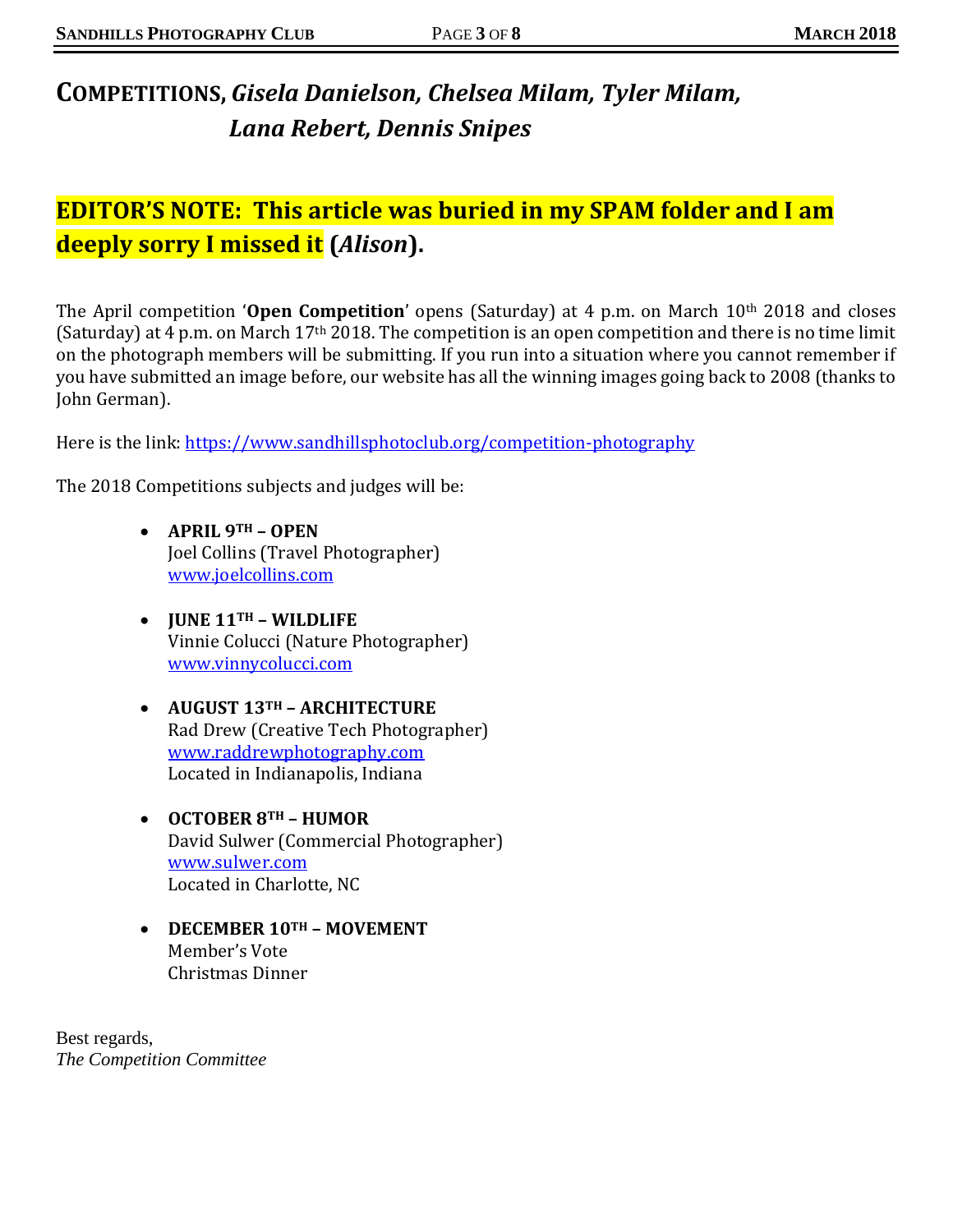# **IT'S TIME TO RENEW YOUR MEMBERSHIP FOR 2018.**

Dues for 2018 are:

| \$20<br>• Student membership                                |  |
|-------------------------------------------------------------|--|
| You can bring your check to the club meeting or mail it to: |  |
| Sandhills Photography Club                                  |  |
| <b>POB 763</b><br>Southern Pines, NC 28388                  |  |

#### **REFRESHMENTS,** *Neva Scheve:*

Thank you to all the members who volunteered to provide refreshments for the year. We have filled up every month for the year except October. I have faith than someone will step up for October and complete the calendar. My email is [nevaks@centurylink.net](mailto:nevaks@centurylink.net) if you want to volunteer. *Neva*

## **2018 Refreshment Schedule**

| March     | Paula Taggart, Dean Charles   |
|-----------|-------------------------------|
| April     | Sandra Eriksson, Pat Anderson |
| May       | LeAnn Montague                |
| June      | <b>Frank Dalmau</b>           |
| July      | Donna Rotondo, Cathy Locklear |
| August    | Dave and Cheryl Powers        |
| September | Nancy Brown, Lana Rebert      |
| October   | Linda Piechota                |
| November  | Potluck                       |
| December  | <b>Holiday Party</b>          |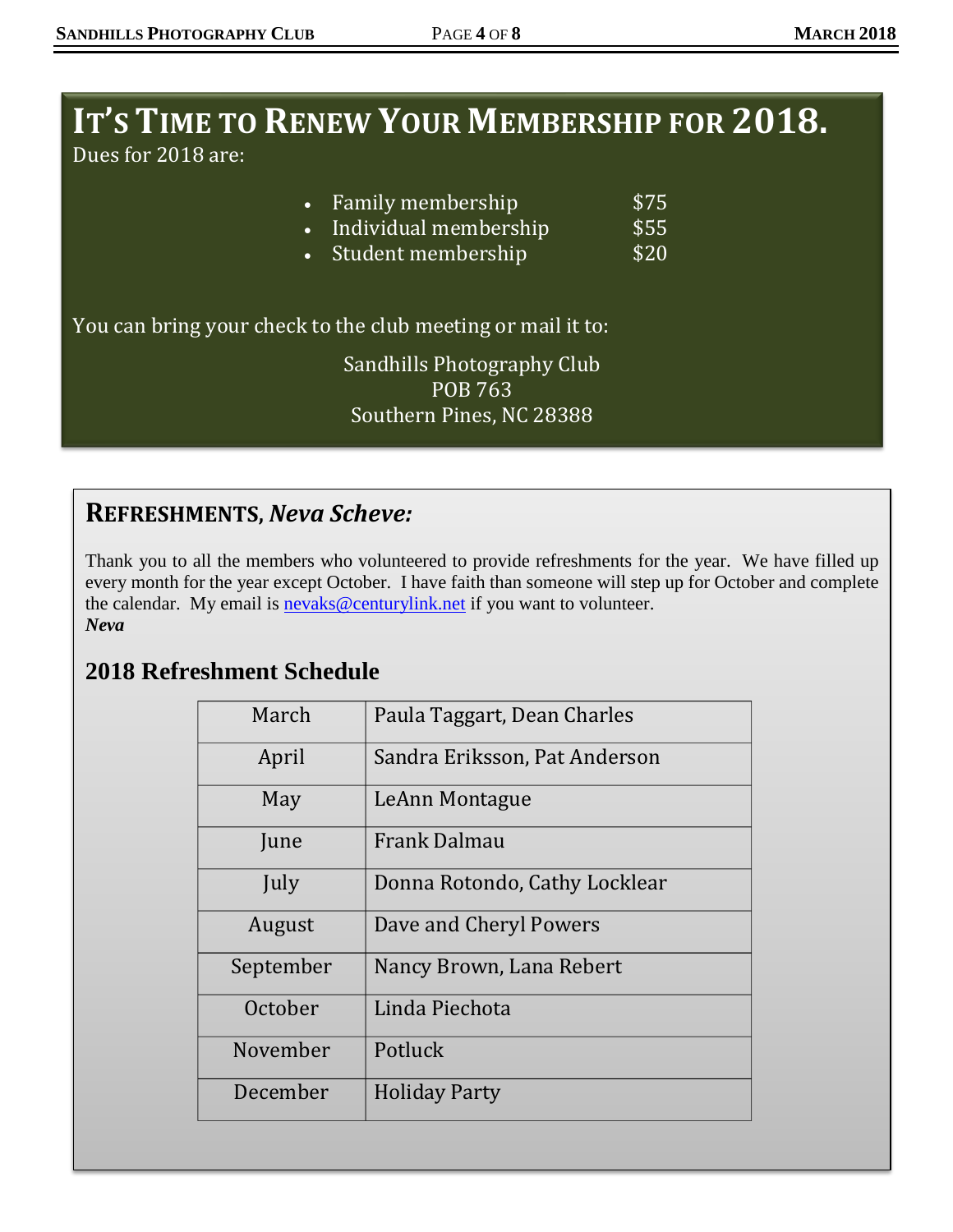

#### **SANDHILLS PHOTOGRAPHY CLUB'S WEBSITE WWW.SANDHILLSPHOTOCLUB.ORG**

#### **Website**

#### **Opportunities***:*

*A couple of good Facebook pages for photography at Jordan Lake are:* **[Lee Latham Photography](https://www.facebook.com/lee.latham.photography/) [Doc Ellen Dreaming Song Photos](https://www.facebook.com/docellen/) [Bald Eagles on Jordan Lake](http://www.newsobserver.com/news/local/counties/wake-county/article10867616.html)**

#### **Notes**

*This month's featured member gallery on the club website is for [Gary Magee.](https://sandhillsphotoclub.smugmug.com/Member-Galleries/Gary-Magee/Photography-by-Gary-Magee) Click the feature button on the home page for his gallery.* 

*Just a reminder, there are links to Adobe CC Cloud Photography Plan and to Google's free Nik Collection at the bottom of the home page of the website. This has been bought and it seems will be supported by DXO going forward.* 

*There is now a "Subscribe Now" button on the home page to subscribe to the club's monthly newsletter. As of this month we have 26 subscriptions from non-members.*

#### **Member Galleries**

*Members who would like a personal gallery should let me know at [website@sandhillsphotoclub.org](mailto:website@sandhillsphotoclub.org) , and I will send an upload link for their use. See the website "Member Galleries" page for instructions on sizing, etc. This link will continue to work but if you wish to change images, I must delete the old ones. You can upload at will. If you have lost your link, just let me know and I will resend it to you.*

*If you have a personal website, please let me know and I can provide a link on the "Member's Galleries" page for you. Please view the member's websites & galleries on this tab on the club website.* 

*Thank you, John German*

*PS: Please email any errors that you may notice on the website. I will correct them as soon as possible.* [website@sandhillsphotoclub.org](mailto:website@sandhillsphotoclub.org)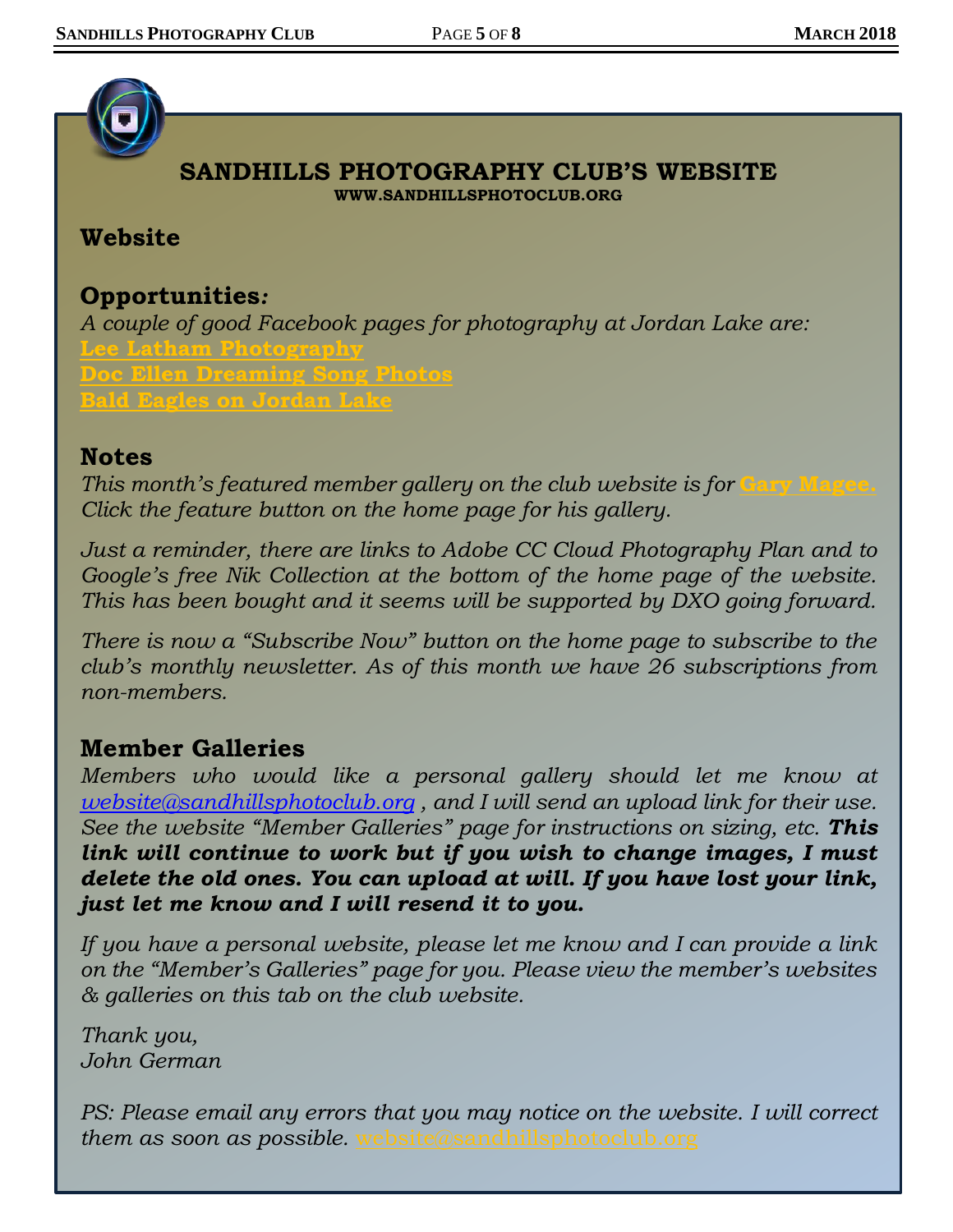# **EXHIBITIONS –** *Susan Capstick and Marti Derleth*

Susan Capstick and Marti Derleth will be there prior to the meeting at 6:30 to answer questions and assist people with preparing artwork for the Campbell House show.

#### **EXHIBIT SURVEY SUMMARY**

Thanks to all of you that took the time to fill out the Exhibition Committee Survey. 38 people responded. 32 suggestions were made for the Show Title**. Beyond The Lens** (suggested by Bill Bower) was chosen by the board for the Campbell House Show in September. The list will provide excellent suggestions for future shows.



**SUSAN CAPSTICK MARTI DERLETH**

The following suggestions were made for our current exhibit locations (Campbell House and Hastings Gallery):

- 3 people recommended setting a theme for the shows and gave suggestions
- 1 asked for posting specific directions to Hastings Gallery
- 2 suggested photos be posted to the website (**John German has a link on the club website**)
- 1 suggested doing each annually **(Both facilities only allow us to exhibit every 2 – 3 years)**
- 2 asked that prices be placed on the photos at Hastings Gallery **(We will keep trying, but they have not allowed this. We will try to make the price sheets in the gallery more visible)**
- 14 stated that no changes were needed/good job

In response to interest in selling art:

- 10 were not interested
- 12 indicated interest in restaurants/coffee shops
- 11 in retirement communities

Other suggestions included PT clinics (2), Medical Facilities (4), Banks (1), Rent or Donated Facility for our own sales (1), Private Galleries (Hollyhocks and Eye Candy), Craft/Art Fairs (1) and Hotels (1).

Talks to garden clubs on taking better flower pictures as a recruiting tool and school classroom talks on better cell phone pictures were also suggested.

Thanks again for participating and this information will continue to be used for future planning.

#### **Beyond The Lens**

Sandhills Photography Club will be exhibiting their work at the Campbell House in Southern Pines this fall **September 7 to 28, 2018**. The title of the show is **Beyond The Lens**. We hope that many of you will be participating. Below is information and deadlines for the show.

• **Friday, June 15** - Deadline for letting us know that you will be participating in the exhibit. We need to know the title of your artwork, the size, and price. You can submit 2 pieces. Email the information to [derleths@nc.rr.com.](mailto:derleths@nc.rr.com) You will receive a confirmation. You can begin letting us know as soon as you make your decision.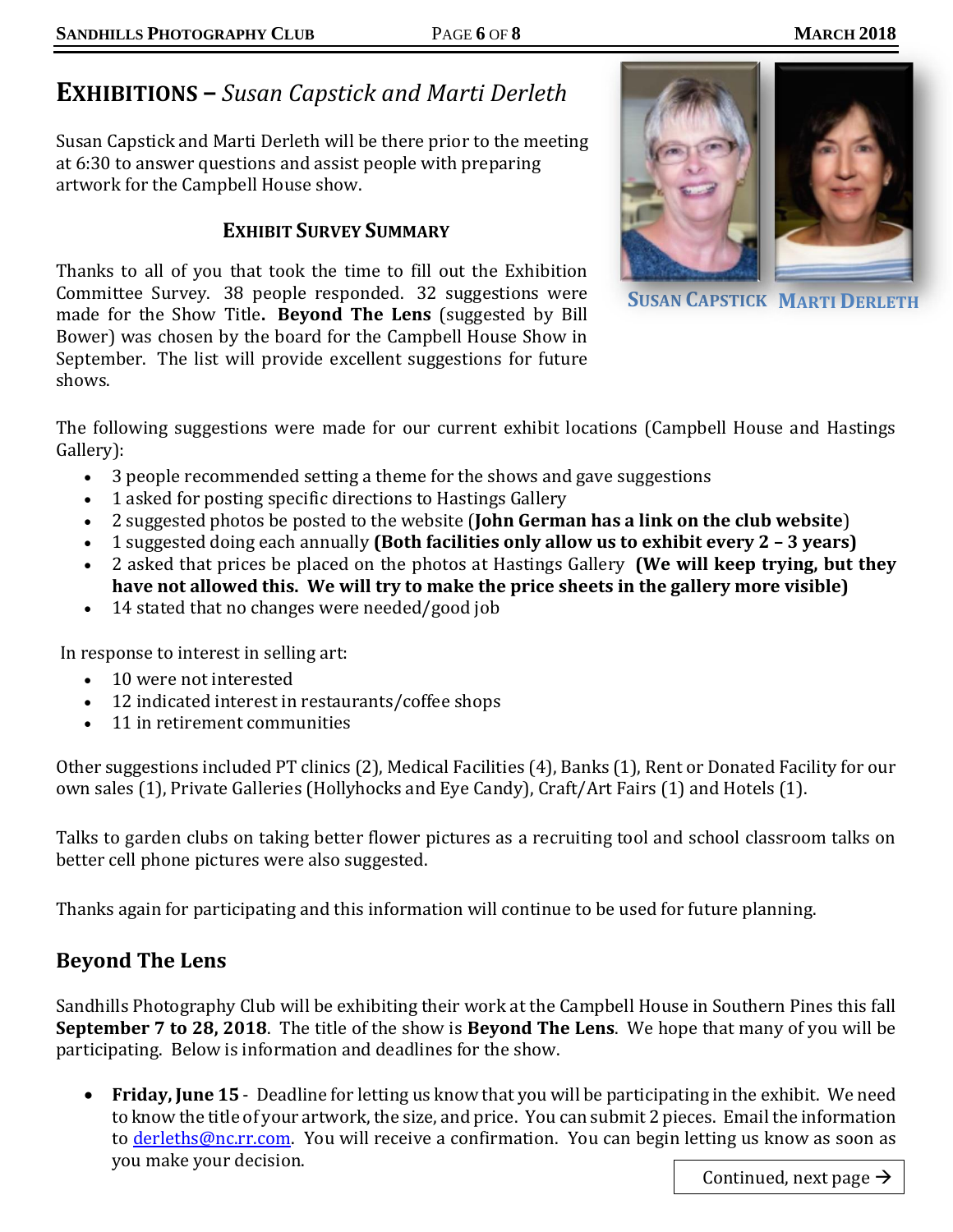- **August 14**  Invitations will be mailed by the Arts Council. We will email a copy to all SPC members so that you can share that with friends and family.
- **Tuesday, September 4** Art work is to be dropped off at Campbell House. We will let you know the specific time when we know.
- **Friday, September 7 – Opening reception from 6 to 8 p.m.**
- **Friday, September 28** Exhibit Ends.
- **Monday, October 1**  Pick up your artwork.

#### **The following are the requirements of the Arts Council:**

Works previously exhibited in the Campbell House should not be included.

The ACMC/Campbell House Galleries will pay the artist 65% of the retail sales price on any works sold, keeping as a commission 35% of the retail sales price.

Artwork must be properly wired for hanging (no saw tooth, tacks, clips or metal hangers). When pulled taut the center of the hanging wire must be 3 inches below the top of the artwork (1 inch for small pieces with a height of 15 inches or less). Framed photographs must be under glass or plexiglass with mats which are white, black, or a neutral tone. Gallery wrapped canvases and metal prints are acceptable with appropriate hanging wire. **The artist's name, the title and price must be affixed to the back upper left side.**

Please let us know if you have any questions about the preparation of your artwork.

**We will be available before the March Meeting at 6:30 to answer questions and assist people who have not exhibited before and would like to enter photos.**



## **Spring Field Trip \_ April 22-25 Homewood Suites – Wilmington, NC – (910) 791-7272**

We've had a good response to the e-blast sent out on Jan. 17. So far, 8 of the 25 rooms have been reserved. You have until April 1 to reserve at the group rate. You may call the hotel directly or use the link below and use our code "SPC". If you want to add extra days call the hotel, since the link was not set up to handle that situation. Once you've reserved please send me an e-mail at [wmabower@nc.rr.com](mailto:wmabower@nc.rr.com) and indicate who is included in the reservation and what type room. This should be a great trip – lots to see and do.

[http://homewoodsuites.hilton.com/en/hw/groups/personalized/I/ILMMTHW-SPC-](http://homewoodsuites.hilton.com/en/hw/groups/personalized/I/ILMMTHW-SPC-20180422/index.jhtml?WT.mc_id=POG)[20180422/index.jhtml?WT.mc\\_id=POG](http://homewoodsuites.hilton.com/en/hw/groups/personalized/I/ILMMTHW-SPC-20180422/index.jhtml?WT.mc_id=POG)

#### *Bill Bower and Tom Fagan*